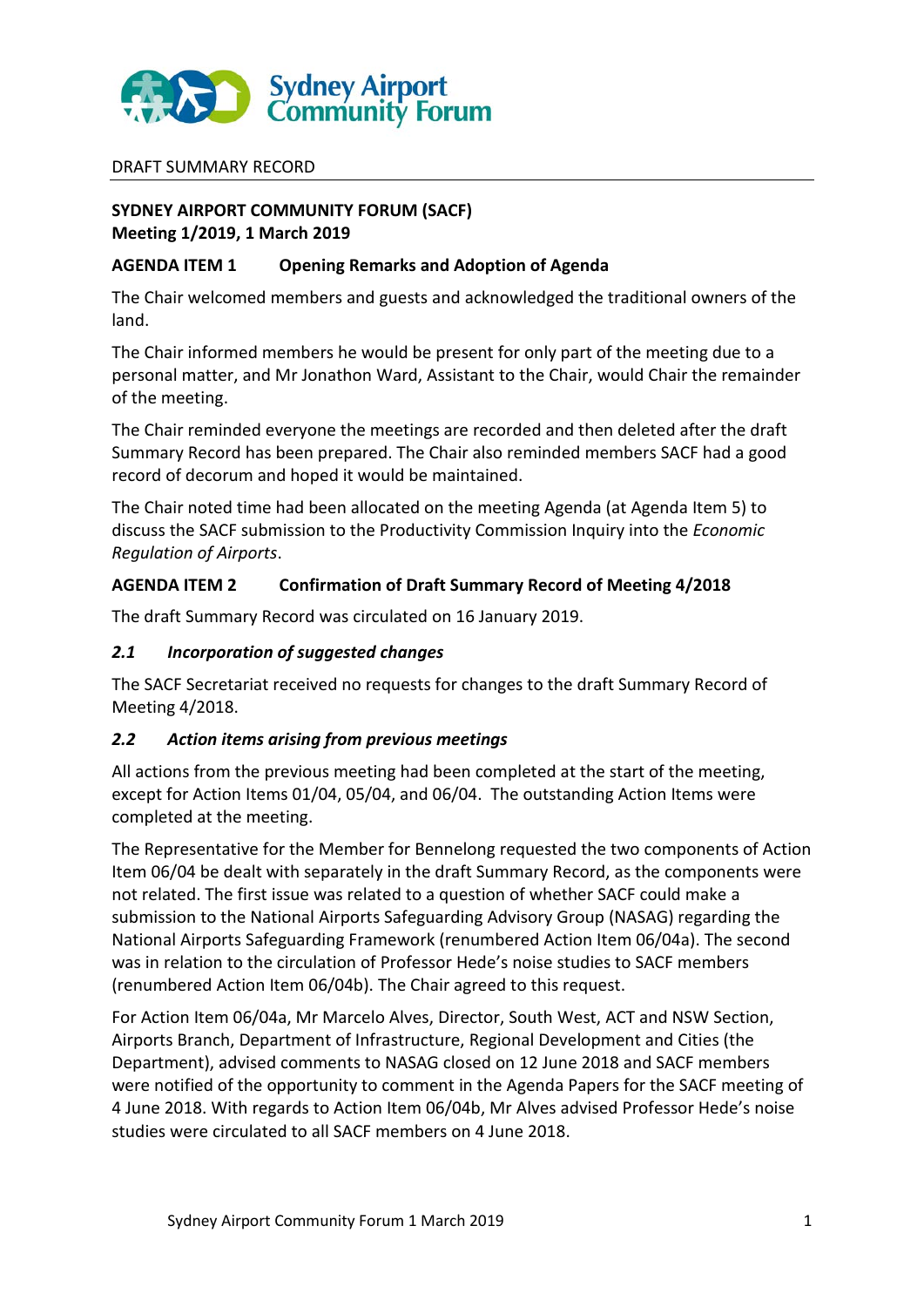

The Representative for the Member for Bennelong also requested an item titled 'The National Acoustic Laboratories (NAL) Review Study and Update' be added as a standing item on the SACF Agenda. The Chair agreed to this action.

| <b>Action Item 01/02</b> | The National Acoustic Laboratories (NAL) Review Study and<br>Update be added to the SACF Agenda as a standing item.            |
|--------------------------|--------------------------------------------------------------------------------------------------------------------------------|
| <b>Action Item 01/01</b> | The SACF Secretariat to treat the two components of Action Item<br>06/04 as separate Action Items in the draft Summary Record. |

# **AGENDA ITEM 3 Sydney Airport Community Aviation Consultation Group (CACG)**

Mr Plummer advised Sydney Airport is looking to establish a CACG to broaden its community engagement role and to ensure the Sydney community has more opportunities to participate in the airport's decision-making processes, as they affect not only noise and the Long Term Operating Plan (LTOP), but a multitude of other issues as well, including:

- ground transport access (roads, public transport and active transport)
- broader environmental issues (air and water quality and climate change)
- the airport's community investment and support activities
- implementation of the airport's Master Plan
- airport-related developments
- the contribution the airport makes to the local, Sydney and national economy.

A pilot CACG is planned to be run in mid-2019, with 40 randomly selected people from local government areas within 15 kilometres of the airport.

Mr Plummer noted setting up a CACG is an Australian Government requirement, and it would not replace the role of SACF as the advisory body to the Government on aircraft noise and the LTOP. The CACG would be a deliberative forum which takes a deep dive into a specific issue, and would have the ability to call their own experts on an issue, including members of SACF. The randomly selected people on the CACG would be demographically representative of the community, and the CACG would be reconstituted for future issues (i.e., one group of people per issue).

The Community Representative for the North raised a number of concerns related to the interface of the proposed CACG with SACF, including his concern for the CACG's potential consideration of matters related to aircraft noise and the LTOP. Mr Plummer advised SACF members would be provided with updates of CACG outcomes related to aircraft noise and the LTOP.

The Community Representative for the North also requested CACG outcomes related to aircraft noise and the LTOP be referred to SACF for further investigation. Mr Plummer denied this request, reiterating the role of the CACG is to advise Sydney Airport, while SACF's role is to advise Government. Mr Plummer also noted the CACG is not subject to the authority of SACF, and SACF does not sit above the CACG – they are two separate bodies established for two separate reasons.

The Representative for the Member for Bennelong expressed his concern the establishment of a CACG is an attempt to dissolve SACF. Mr Alves advised there is a Government expectation Sydney Airport establish a CACG and noted the Minister for Infrastructure,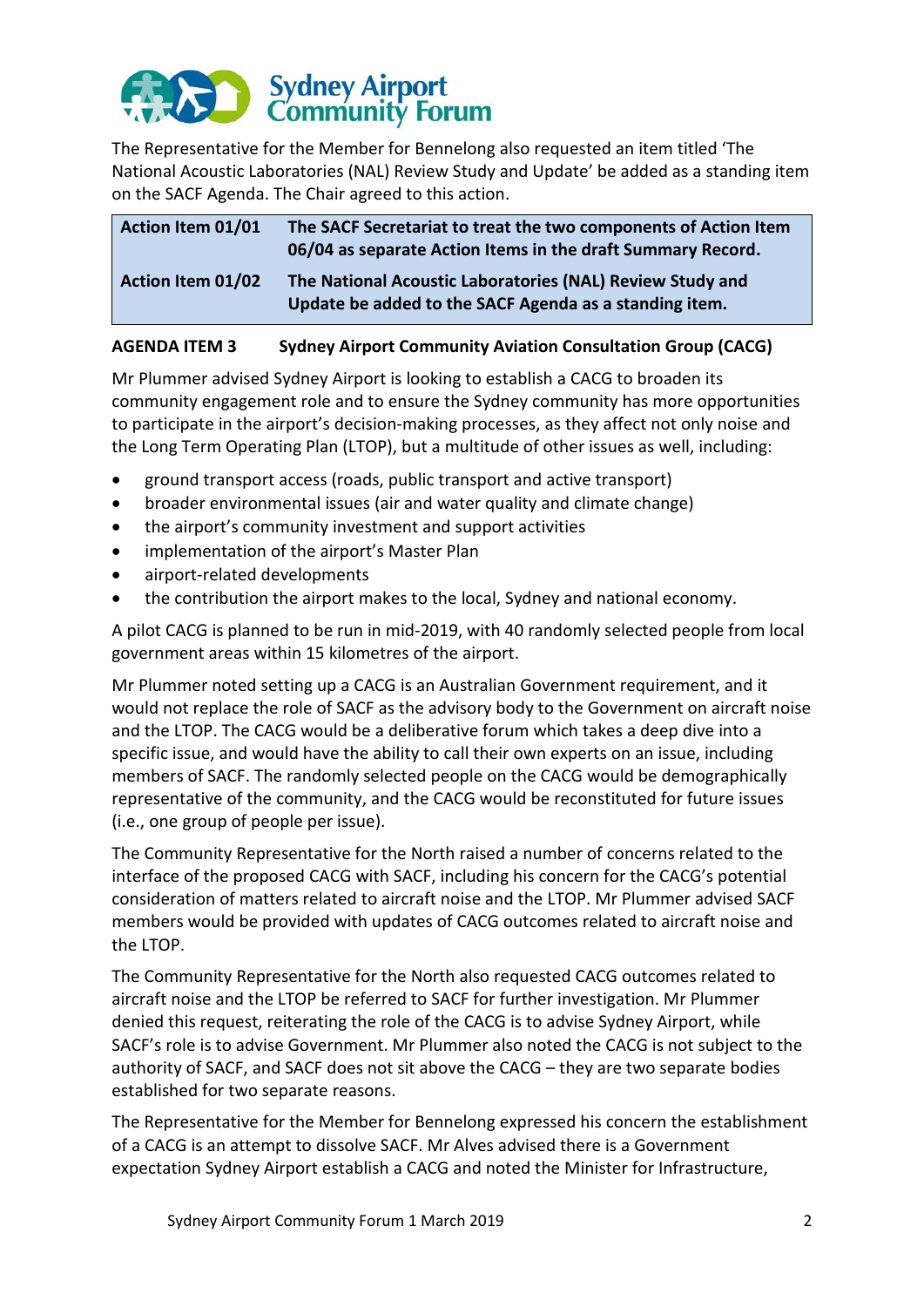

Transport and Regional Development had recently written to Sydney Airport welcoming the establishment of the CACG and its role in looking at broader airport issues, and the Minister's expectation for the role of SACF not to be replaced or impugned. Mr Plummer also reiterated the role of the CACG was to look at the broader issues impacting the airport which are separate to SACF's remit.

The Representatives for the Members for Bennelong and Heffron both suggested renaming the CACG, as it is currently described it is an airport collaboration/consultation forum and not a CACG as defined by the Government. Mr Plummer acknowledged this suggestion and undertook to look into it further.

## **AGENDA ITEM 4 Flight Path Design Process for Western Sydney Airport (WSA)**

Ms Sarah Leeming, General Manager, Communications, Environment and Legal Branch, Western Sydney Unit (WSU), Department of Infrastructure, Regional Development and Cities, provided an overview of the flight path design process for WSA. The key information included:

- The Department has the lead on the airspace design work, and works closely with Airservices Australia (Airservices), who is providing technical assistance with the design process.
- The first step in the design process is the indicative proof of concept flight paths (proof WSA can operate safely and efficiently in the Sydney Basin), and assessing the community impacts, so the Environment Minister can assess them and establish conditions.
- The flight path design process adheres to a number of design principles, including:
	- o safety is non-negotiable
	- o flight paths should avoid overflights of residential areas and noise sensitive facilities
	- o aircraft will not converge on a single merge point
	- o consideration needs to be given to impacts on natural and visually sensitive areas
	- o head to head operations (arrivals and departures in the same direction from the south west and least built up areas) are preferred, where it is safe to do so
	- o changes to noise sharing arrangements at Sydney Airport will be avoided.
- Noise modelling needs to occur when developing flight paths, as well as the development of a noise insulation property acquisition policy for buildings situated outside the site.
- The key phases for the design of the flight paths include:
	- o The planning phase (2017-19), the team is currently looking at 1500 flight path design scenarios (to avoid any community impacts) – during this phase all options and implications are scoped.
	- o At the end of 2019, the design process will enter the preliminary design phase and the start of the environmental assessment process (for the preliminary airspace/flightpath designs). This phase has a formal community consultation component.
	- o 2022-23, detailed design phase, which is the validation of the entire flight path design process.
	- o 2023-24, implementation phase, where the Civil Aviation Safety Authority undertakes final approvals.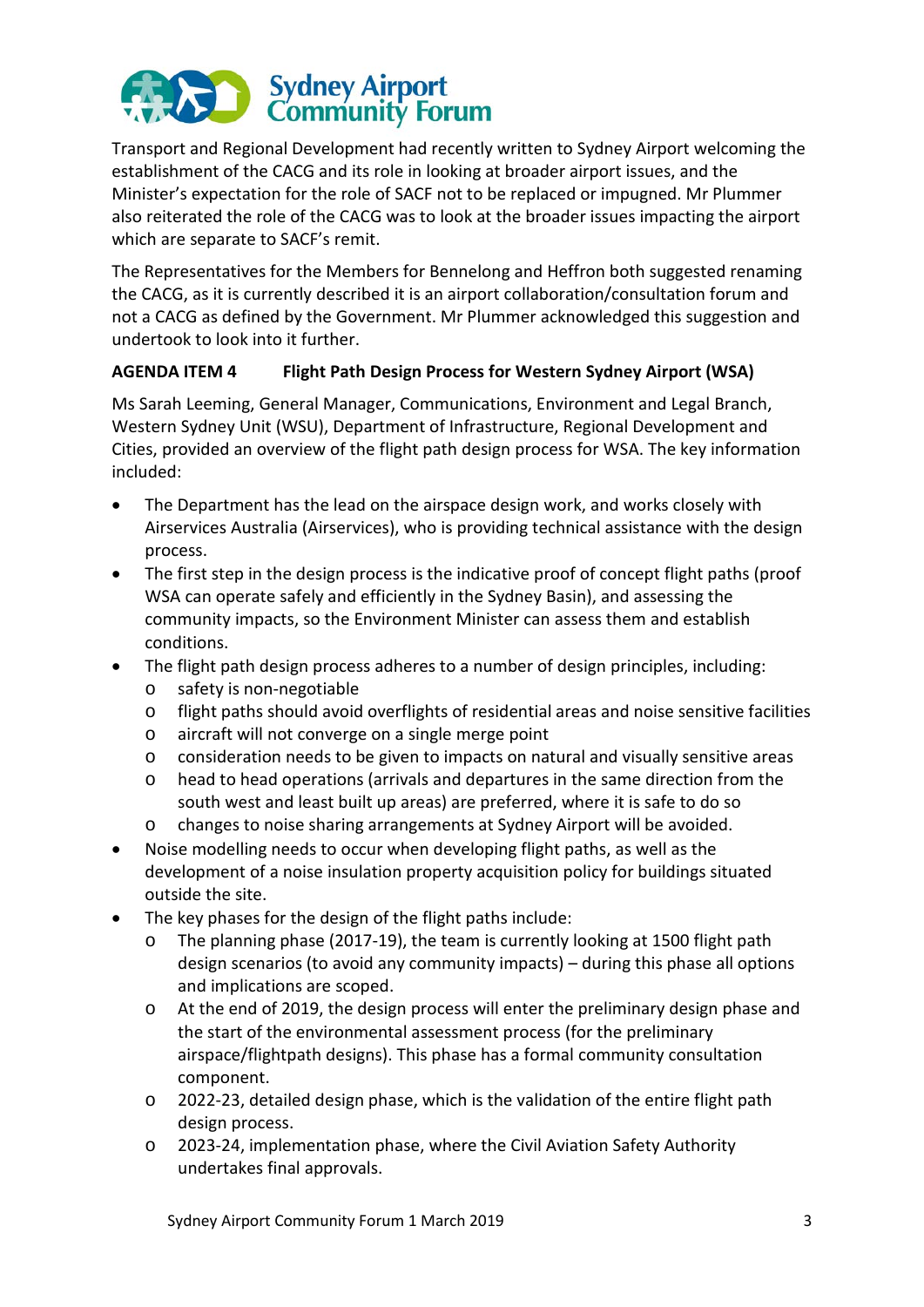

- During the planning phase, WSU is developing a set of technical system requirements (in consultation with Sydney Airport and the Board of Airline Representatives of Australia). One formal set of consultation has been completed with these groups, with another round to follow.
- The flight paths are currently being modelled for single runway operation at WSA catering for up to 10 million passengers per year.

# **AGENDA ITEM 5 SACF Submission to the Productivity Commission Inquiry into the**  *Economic Regulation of Airports*

Mr Ward apologised he did not circulate the draft submission to members before the meeting, and thanked those members who provided their comments. Mr Ward noted many of the comments received from members were unified and centred on the need to maintain the curfew and movement cap.

Mr Ward noted the Representative for the Member for Bennelong had requested information from Airservices regarding aircraft holding patterns over Sydney which had not been provided. Mr Roger Chambers, ATM Service Manager Sydney, Airservices Australia, provided a verbal response to the question.

Mr Chambers advised Airservices does not hold aircraft in the air over Sydney. Operationally, priority is given to bringing in planes which are in the air, with aircraft already on the ground being prevented from taking off. Aircraft arriving during the curfew are held over three main areas, none of which are over Sydney or residential areas – aircraft coming in from the east are held over water, aircraft coming in from the north are held over the Hunter Valley (non-residential area), and aircraft coming in from the west, south and south west are held over the Southern Highlands (non-residential area).

Mr Ward informed members the Productivity Commission would be holding a public hearing in Sydney on 26 March 2019, and suggested a contingent representing SACF attend the hearing to provide their views.

Mr Ward requested any further comments be emailed to him for inclusion in the submission.

# **AGENDA ITEM 6 Airservices Australia Report**

Mr Chambers provided an overview of operations in 2018. Key highlights included:

- In 2018, there were a total of 737 aircraft noise related complainants an improvement on the 788 complainants in 2017.
- There were 19 suburbs with 10 or more complainants in 2018, with most coming from around the airport.
- Annandale registered 23 complainants, and Newtown had 18. These suburbs were mainly affected by Mode 10 arrivals to the third runway.
- Leichhardt registered 21 complainants. Part of the suburb was affected by arrivals from Mode 10 and part by departures from Mode 9.
- 71 per cent of complainants had concerns with movements of standard flight paths (aircraft flying on an expected flight path within normal range of altitude). The remaining issues related to the frequency of aircraft movements, altitudes, perceptions of flight path changes, or a desire for the flight path to be located elsewhere.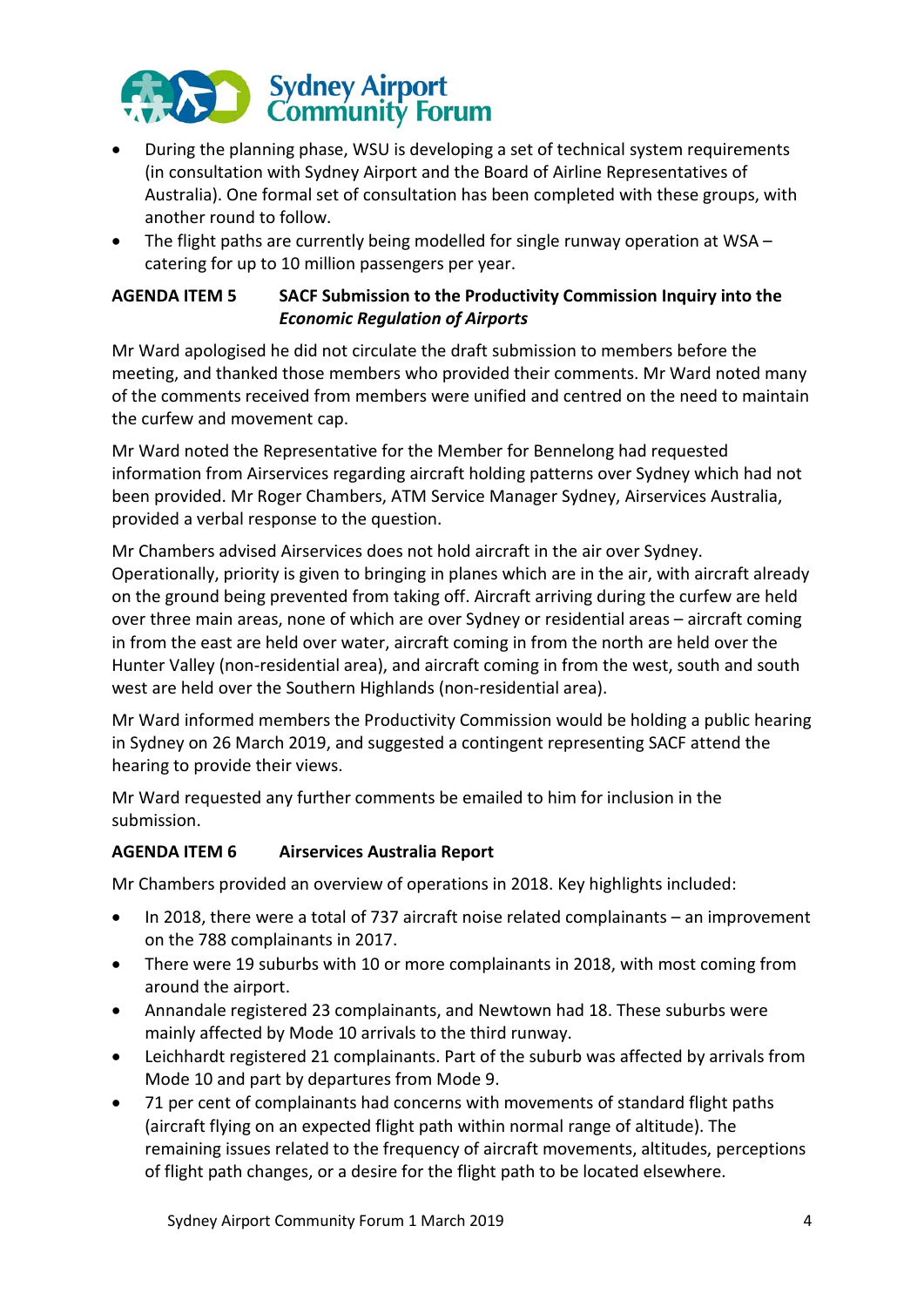

- In 2018, the LTOP targets achieved:
	- o a rate of 33 per cent of movements over the north, against a target of 17 per cent
	- o a rate of 51 per cent of movements over the south, against a target of 55 per cent
	- o a rate of 15 per cent of movements over the east, against a target of 14 per cent
	- o a rate of 1 per cent of movements over the west, against a target of 15 per cent.

In 2018, an issue was identified where aircraft arriving on Runway 34R (when arriving from the south) cut over the eastern suburbs instead of flying on the standard flight path. Airservices sought to actively manage this issue, and successfully increased the level of compliance by up to 80 per cent. SACF members expressed their sincere thanks for the work Airservices has undertaken with regards to this matter.

The Representative for the Member for Bennelong asked Mr Chambers why Airservices counts 'complainants' and not 'complaints'. Mr Chambers undertook to provide a presentation on the issue at the next SACF meeting.

Ms Jost provided a demonstration of the new 'Aircraft in your Neighbourhood' portal, a self-service mechanism for the community to access information about aircraft movements and flight paths in the suburb they live. Airservices hopes the portal will become a key resource for the community and community representatives to help communicate what normal aircraft operations look like.

| <b>Action Item 01/03</b> | Airservices Australia to present at the next SACF meeting on why |
|--------------------------|------------------------------------------------------------------|
|                          | they report the number of 'complainants' and not 'complaints'.   |

## **AGENDA ITEM 7 Sydney Airport Update**

Mr Plummer provided an update of activities at Sydney Airport, including:

- Sydney Airport Master Plan (MP) 2039:
	- o the preliminary draft MP came off public exhibition in late November
	- o Sydney Airport received 278 written submissions, containing 750 individual comments – Sydney Airport was required to give due regard to these comments
	- o Sydney Airport's engagement activities on the MP included:
		- 700 key stakeholders briefed on the first day of exhibition
		- **160,000 people were notified of the ability to comment on the MP via social** media
		- an advertisement was taken out in the Sydney Morning Herald
		- there was extensive advertising in other Sydney newspapers
		- more than 250,000 residences around the airport received notice of the ability to comment on the MP in the mail
		- there were 24 static displays at local libraries
		- Sydney Airport made printed material available, including factsheets
		- There was a dedicated 1800 number and email address created for public consultation purposes
		- There was a standalone website created for the MP
		- Sydney Airport staff got out into the community to get feedback.
	- o 84 per cent of public submissions dealt with issues other than noise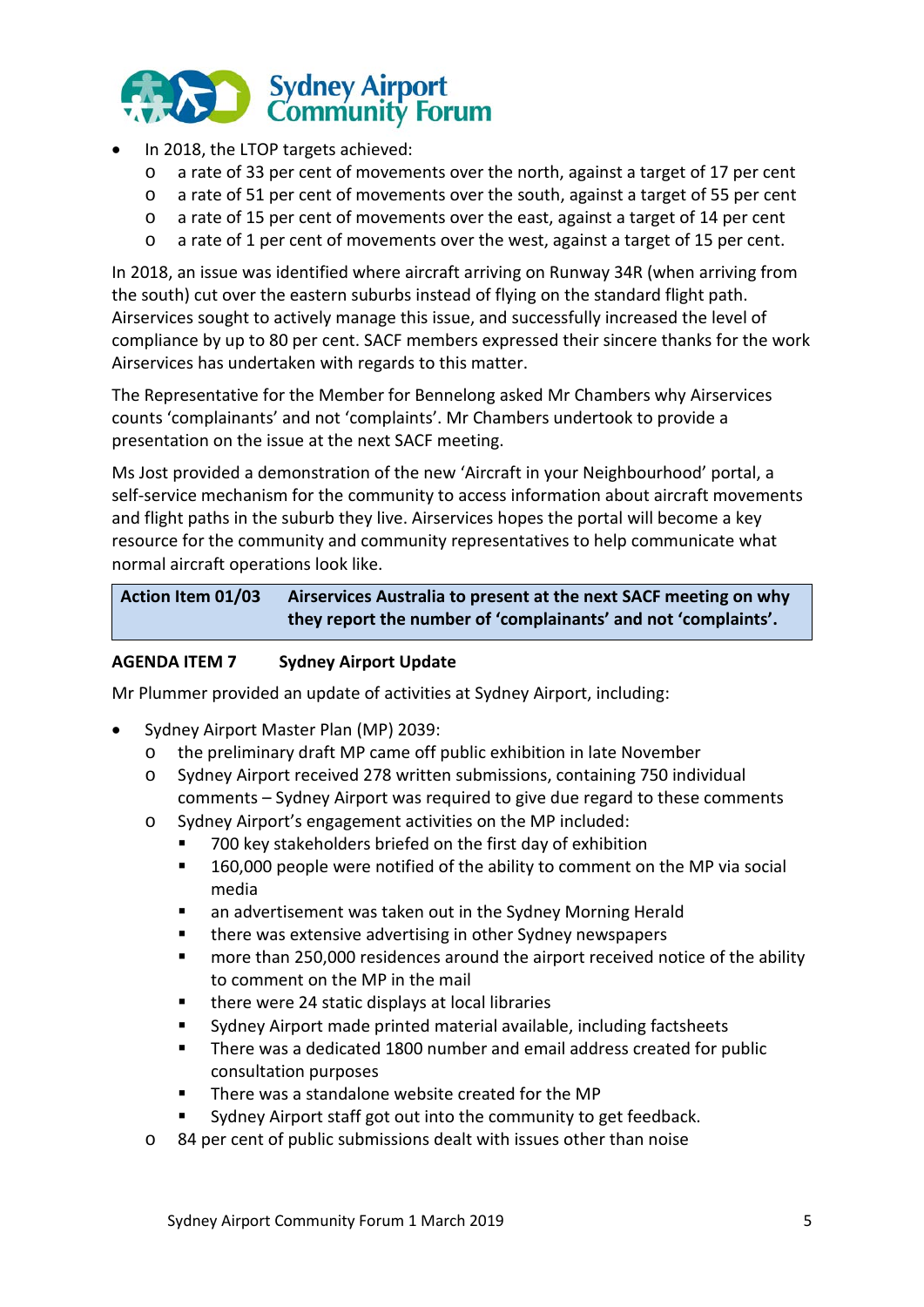

- o Ground transport was the biggest concern raised during the public consultation phase.
- o Sydney Airport submitted the MP to the Minister for Infrastructure, Transport and Regional Development on 15 February 2019 for an approvals decision.
- Works are proposed to occur on the main runway during curfew. There are also works proposed for the Juliet and Delta taxiways, which will be undertaken 24 hours per day until complete. The East-West Runway will be available for noise sharing purposes during these works. Construction is planned to start in August 2019 and conclude in March 2022.
- The proposed Sydney Gateway project is a NSW Roads and Maritime Services initiative and is the subject of a Major Development Plan. The construction of Sydney Gateway will not interrupt the operation of the East-West Runway.

## **AGENDA ITEM 8 Implementation and Monitoring Committee (IMC) Report**

The Representative for the Member for Bennelong advised the IMC met on 4 December 2019. The main purpose of the meeting was to advance the desktop study into the Implementation of LTOP Mode 9. IMC looked at different scenarios with a view to understanding what may be achieved in the short and long term. Discussions remain ongoing.

The Representatives for the members for Bennelong and Cook again sought to add the item 'Implementation of LTOP Mode 9' as a standing item on the SACF Agenda. Mr Alves advised of SACF's prior agreement to keep the matter with IMC until it is sufficiently advanced to a point it can come back to SACF for further consideration. Mr Ward suggested, and members agreed, the Chair be consulted offline and the decision be made by him.

**Action Item 01/04 The SACF Chair to decide whether the item 'Implementation of LTOP Mode 9' should be a standing item on the SACF Agenda.**

# **AGENDA ITEM 9 Department of Infrastructure, Regional Development and Cities Report**

Mr Russel McArthur, Director, Aircraft Operations, Airports and Aviation Division, Department of Infrastructure, Regional Development and Cities, advised the weather events which occurred in Sydney on 20 December 2019 resulted in 19 dispensations being issued. The weather events also resulted in around 3,000 passengers unable to reach their final destination and 100 flights being cancelled.

Mr McArthur also advised the sudden severe weather event which occurred on 13 December 2019 resulted in 6 dispensations being issued. Also, from 22 to 23 November 2019, the severe dust storm, which engulfed Sydney, resulted in 8 dispensations being issued.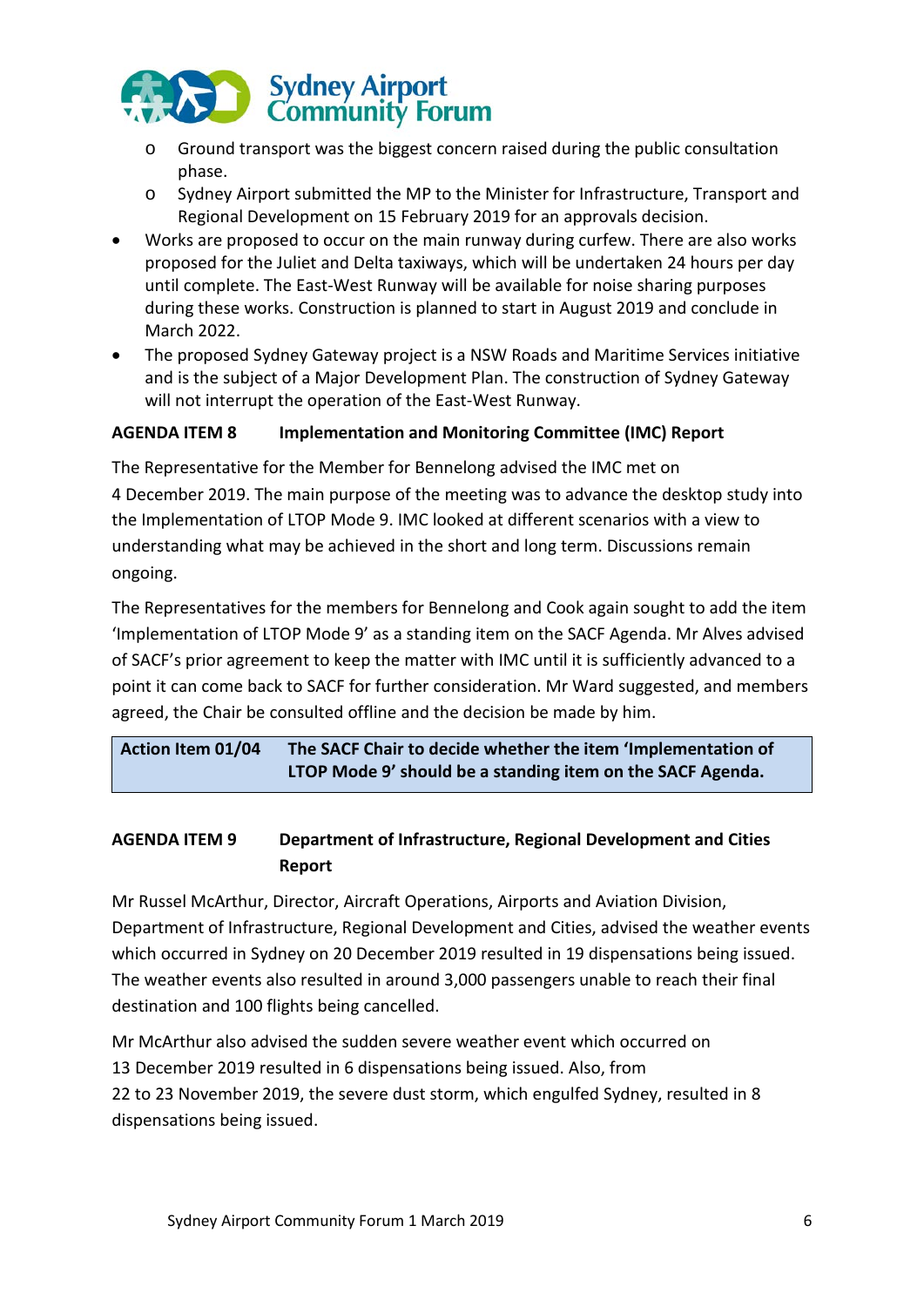# Sydney Airport<br>
Community Forum

The remaining dispensations, issued between 1 October 2018 to 31 December 2018, related to passengers failing to board flights and mechanical issues.

Mr Alves advised members the SACF Inbox received four pieces of correspondence since the last SACF meeting, including:

- an email from Ms Jost advising of the flight path reinstatement (dated 6 December 2019)
- a letter from Mr Plummer advising of the curfew dispensation issued on 17 December 2019 due to construction and maintenance at the airport (dated 21 December 2019)
- an email from Mr Clarke requesting information from Airservices regarding aircraft holding patterns over Sydney (dated 13 February 2019).
- a letter from Mr Plummer advising of Sydney Airport's plans to establish a CACG (dated 19 February 2019).

# **AGENDA ITEM 10 Other Business**

Mr Ward advised members during the caretaker period the SACF Secretariat will not actively monitor the SACF Inbox, and will not be resolving any requests from SACF members. All items will be actioned once the caretaker period ends.

# **AGENDA ITEM 11 Date of Next Meeting**

No date was proposed for the next SACF meeting due to the upcoming Federal election. Mr Ward reminded members SACF meetings are required to be held at least every quarter.